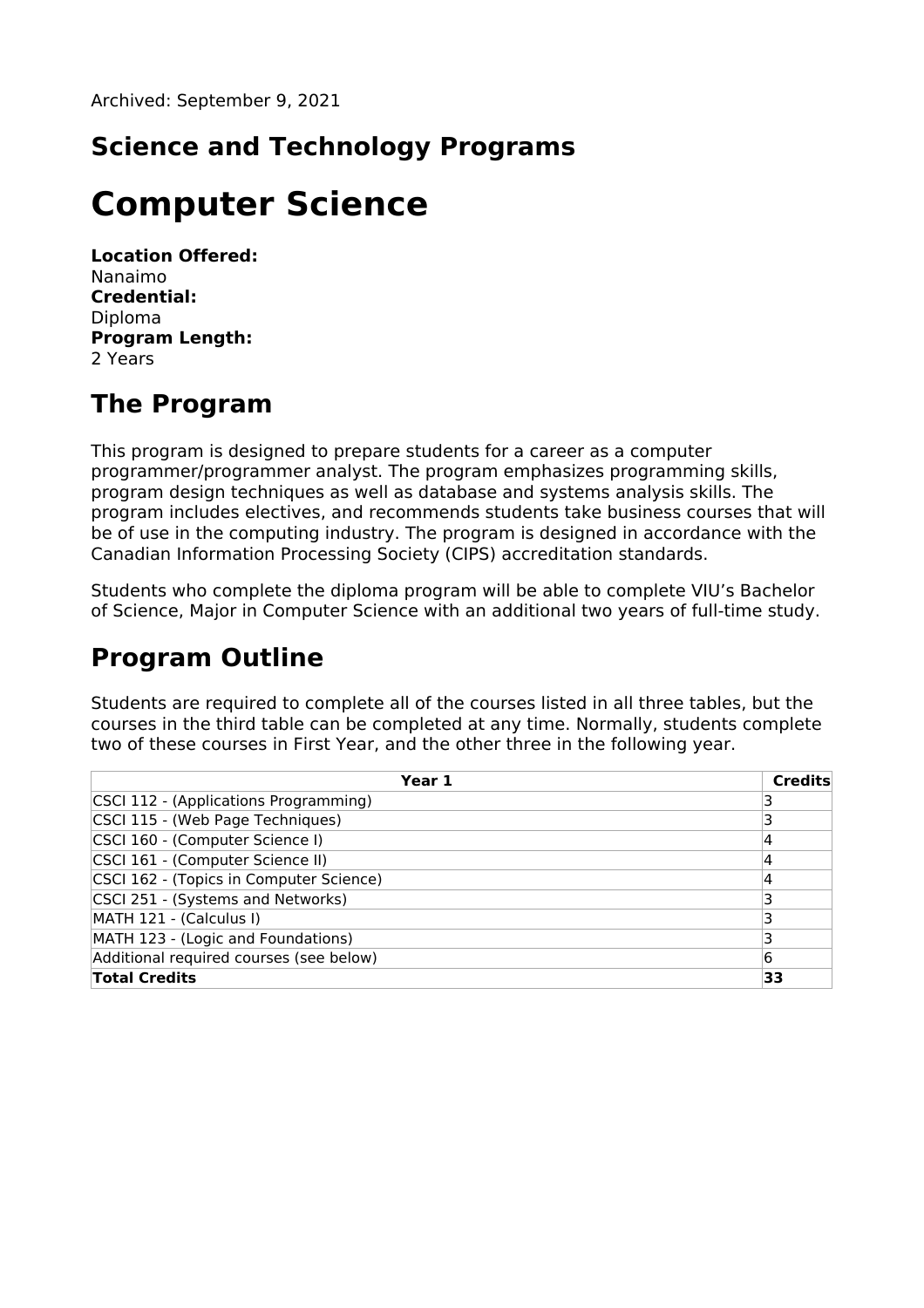| Year 2                                           | <b>Credits</b> |
|--------------------------------------------------|----------------|
| CSCI 260 - (Data Structures)                     |                |
| CSCI 265 - (Software Engineering)                |                |
| CSCI 310 - (Intro to Human-Computer Interaction) |                |
| CSCI 311 - (Web Programming) or                  |                |
| CSCI 375 - (Intro to Systems Analysis)           |                |
| CSCI 331 - (Object Oriented Programming)         |                |
| CSCI 370 - (Database Systems)                    |                |
| CSCI 400 - (Computers and Society)               |                |
| Additional required courses (see below)          | 19             |
| <b>Total Credits</b>                             | 30             |

| <b>Additional Required Courses</b>                                                                                                                                                | <b>Credits</b> |
|-----------------------------------------------------------------------------------------------------------------------------------------------------------------------------------|----------------|
| In addition to the above courses, students must complete the following courses. The courses can be<br>completed at any time, but must be completed before the diploma is awarded. |                |
| <b>ENGL 115 - (University Writing and Research)</b>                                                                                                                               |                |
| <b>ENGL 204 - (Business and Technical Writing)</b>                                                                                                                                |                |
| Computer Science Elective (200-level or above)*                                                                                                                                   |                |
| $Electives**$                                                                                                                                                                     | 6              |

\* Students intending on continuing into the B.Sc. Major in Computer Science should take CSCI 261 - (Computer Architecture & Assembly Language)

\*\* Recommended electives include ACCT 100 - (Financial Accounting I), MGMT 192 - (Principles of Management), MGMT 292 - (Organizational Behaviour)

#### **Completion Requirements**

Grades for individual courses are awarded as described in the Grading Scale section of this Calendar. All students taking a full course load will normally progress from one semester to the next, providing a satisfactory standing in all courses is attained.

- "D" or "F" grade: students will not be allowed to register in a sequential course if they have been awarded a "D" or an "F" grade. All "D" and "F" grades must be upgraded before students are allowed to graduate from the program.
- Students may accumulate no more than three "C-" grades. Students receiving more than three "C-" grades will be required to upgrade the relevant courses before a diploma is issued. Students with four "C-" grades may be permitted to upgrade one of these with permission of the Computer Science department Chair.
- Students must have a "C+" average in all Computer courses, and an overall "C" average to receive the diploma.
- At least 50% of the credits towards the Diploma must be completed at VIU.

## **Admission Requirements**

- General admission requirements apply.
- English 12 with minimum "C" grade, or equivalent.
- Minimum "C+" grade in Pre-calculus 12 or Principles of Mathematics 12, or equivalent.

#### **Notes on Admission**

Applicants lacking admission requirements may take upgrading courses. Please check with an Advisor for details.